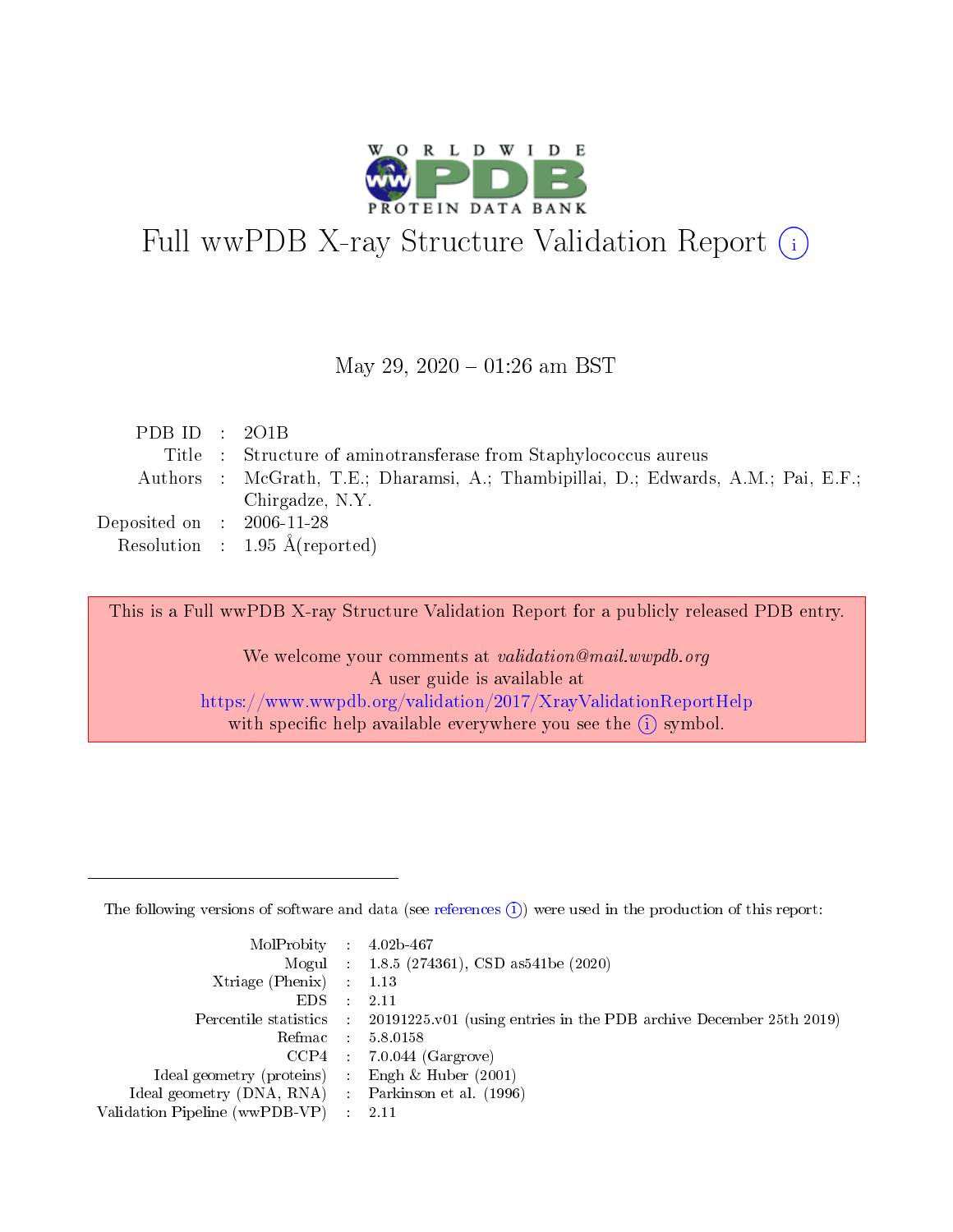## 1 [O](https://www.wwpdb.org/validation/2017/XrayValidationReportHelp#overall_quality)verall quality at a glance  $(i)$

The following experimental techniques were used to determine the structure: X-RAY DIFFRACTION

The reported resolution of this entry is 1.95 Å.

Percentile scores (ranging between 0-100) for global validation metrics of the entry are shown in the following graphic. The table shows the number of entries on which the scores are based.



| Metric                | Whole archive       | Similar resolution                                                     |
|-----------------------|---------------------|------------------------------------------------------------------------|
|                       | (# $\rm{Entries}$ ) | $(\#\text{Entries},\, \text{resolution}\; \text{range}(\textup{\AA}))$ |
| $R_{free}$            | 130704              | $2580(1.96-1.96)$                                                      |
| Clashscore            | 141614              | $2705(1.96-1.96)$                                                      |
| Ramachandran outliers | 138981              | $2678(1.96-1.96)$                                                      |
| Sidechain outliers    | 138945              | $2678(1.96-1.96)$                                                      |
| RSRZ outliers         | 127900              | $2539(1.96-1.96)$                                                      |

The table below summarises the geometric issues observed across the polymeric chains and their fit to the electron density. The red, orange, yellow and green segments on the lower bar indicate the fraction of residues that contain outliers for  $>=3, 2, 1$  and 0 types of geometric quality criteria respectively. A grey segment represents the fraction of residues that are not modelled. The numeric value for each fraction is indicated below the corresponding segment, with a dot representing fractions  $\epsilon=5\%$  The upper red bar (where present) indicates the fraction of residues that have poor fit to the electron density. The numeric value is given above the bar.

| Mol | $\cap$ hain | Length | Quality of chain |           |  |  |  |  |
|-----|-------------|--------|------------------|-----------|--|--|--|--|
|     |             |        | 3%               |           |  |  |  |  |
|     |             | 404    | 79%              | 7%<br>12% |  |  |  |  |

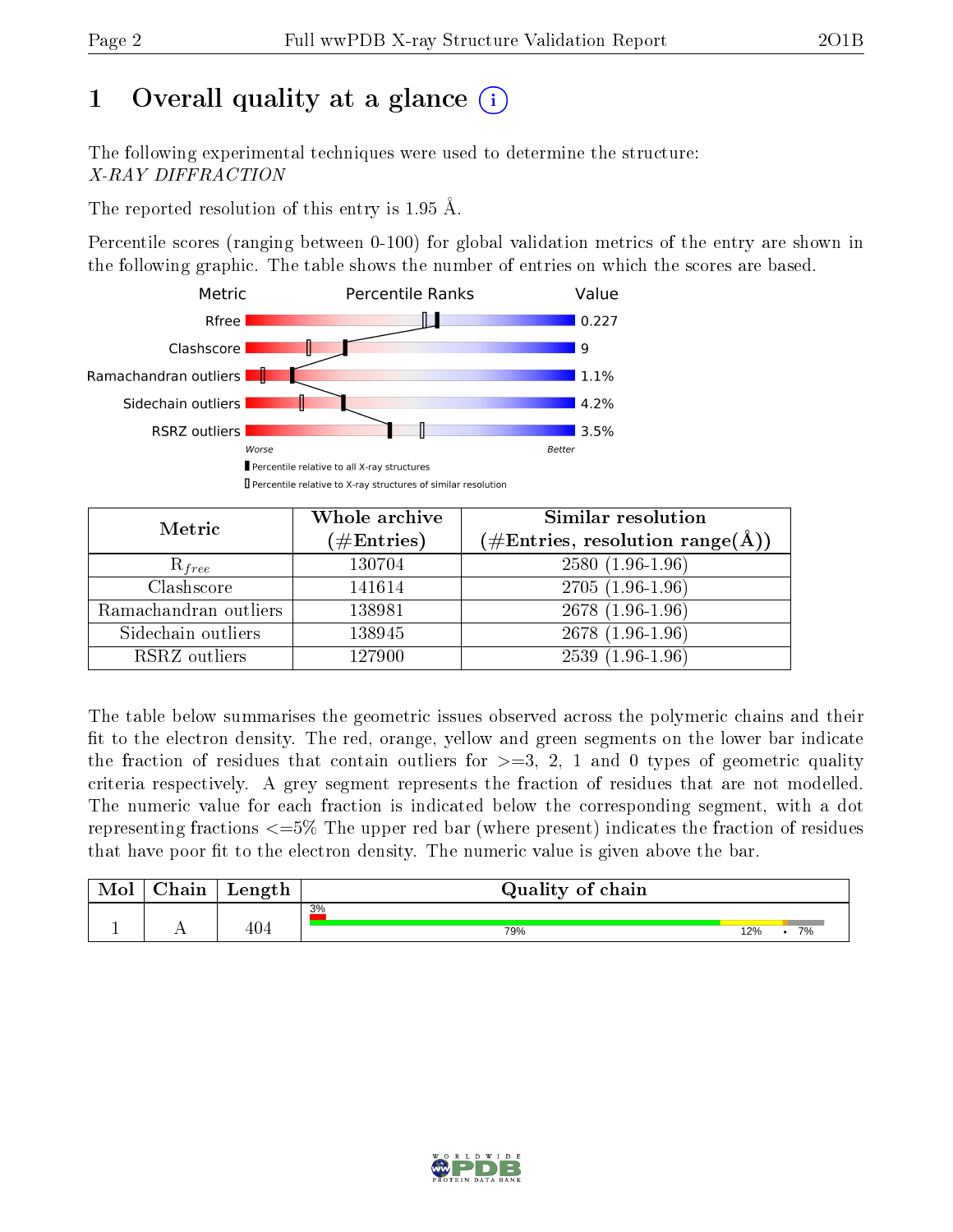## 2 Entry composition (i)

There are 3 unique types of molecules in this entry. The entry contains 3274 atoms, of which 0 are hydrogens and 0 are deuteriums.

In the tables below, the ZeroOcc column contains the number of atoms modelled with zero occupancy, the AltConf column contains the number of residues with at least one atom in alternate conformation and the Trace column contains the number of residues modelled with at most 2 atoms.

Molecule 1 is a protein called Aminotransferase, class I.

| Mol | Chain | $\,$ Residues $\,$ | $\rm{Atoms}$  |      |     |     | ZeroOcc | $\vert$ AltConf $\vert$ Trace $\vert$ |  |  |  |
|-----|-------|--------------------|---------------|------|-----|-----|---------|---------------------------------------|--|--|--|
|     |       | 376                | Total<br>2988 | 1931 | 481 | 569 |         | Sе                                    |  |  |  |

| Chain              | Residue          | Modelled                | Actual                   | Comment                 | Reference                             |
|--------------------|------------------|-------------------------|--------------------------|-------------------------|---------------------------------------|
| $\bf{A}$           | $-19$            | <b>MSE</b>              | $\overline{a}$           | CLONING ARTIFACT        | <b>UNP</b><br>Q5HCZ0                  |
| $\bf{A}$           | $-18$            | <b>GLY</b>              |                          | CLONING ARTIFACT        | <b>UNP</b><br>Q5HCZ0                  |
| $\bf{A}$           | $-17$            | <b>SER</b>              | $\blacksquare$           | <b>CLONING ARTIFACT</b> | Q5HCZ0<br><b>UNP</b>                  |
| $\bf{A}$           | $-16$            | <b>SER</b>              | L,                       | <b>CLONING ARTIFACT</b> | <b>UNP</b><br>Q5HCZ0                  |
| $\overline{\rm A}$ | $-15$            | $\overline{HIS}$        | $\overline{a}$           | CLONING ARTIFACT        | <b>UNP</b><br>Q5HCZ0                  |
| $\bf{A}$           | $-14$            | <b>HIS</b>              | $\overline{a}$           | <b>CLONING ARTIFACT</b> | $\ensuremath{\mathrm{UNP}}$<br>Q5HCZ0 |
| $\bf{A}$           | $-13$            | <b>HIS</b>              | L,                       | <b>CLONING ARTIFACT</b> | <b>UNP</b><br>Q5HCZ0                  |
| $\overline{A}$     | $-12$            | <b>HIS</b>              | L.                       | CLONING ARTIFACT        | <b>UNP</b><br>Q5HCZ0                  |
| $\bf{A}$           | $-11$            | <b>HIS</b>              | $\overline{a}$           | CLONING ARTIFACT        | $\ensuremath{\mathrm{UNP}}$<br>Q5HCZ0 |
| $\bf{A}$           | $-10$            | $\overline{HIS}$        | L,                       | <b>CLONING ARTIFACT</b> | <b>UNP</b><br>Q5HCZ0                  |
| $\bf{A}$           | $-9$             | <b>SER</b>              | L.                       | CLONING ARTIFACT        | $\ensuremath{\mathrm{UNP}}$<br>Q5HCZ0 |
| $\overline{A}$     | $-\sqrt{8}$      | SER                     | $\overline{a}$           | <b>CLONING ARTIFACT</b> | <b>UNP</b><br>Q5HCZ0                  |
| $\boldsymbol{A}$   | $-7$             | <b>GLY</b>              | ÷,                       | CLONING ARTIFACT        | <b>UNP</b><br>Q5HCZ0                  |
| $\bf{A}$           | $-6$             | <b>LEU</b>              | $\overline{a}$           | CLONING ARTIFACT        | <b>UNP</b><br>Q5HCZ0                  |
| $\overline{A}$     | $-5$             | $\overline{\text{VAL}}$ | $\overline{a}$           | <b>CLONING ARTIFACT</b> | <b>UNP</b><br>Q5HCZ0                  |
| $\bf{A}$           | $-4$             | PRO <sub></sub>         | $\overline{a}$           | <b>CLONING ARTIFACT</b> | <b>UNP</b><br>Q5HCZ0                  |
| $\overline{\rm A}$ | $\overline{-3}$  | $\overline{\rm{ARG}}$   | $\overline{\phantom{0}}$ | CLONING ARTIFACT        | <b>UNP</b><br>Q5HCZ0                  |
| $\bf{A}$           | $\overline{-2}$  | $\overline{\text{GLY}}$ | $\overline{a}$           | <b>CLONING ARTIFACT</b> | <b>UNP</b><br>Q5HCZ0                  |
| $\bf{A}$           | $-1$             | <b>SER</b>              | $\overline{a}$           | <b>CLONING ARTIFACT</b> | <b>UNP</b><br>Q5HCZ0                  |
| $\bf{A}$           | $\boldsymbol{0}$ | <b>HIS</b>              | $\overline{a}$           | <b>CLONING ARTIFACT</b> | <b>UNP</b><br>Q5HCZ0                  |
| $\bf{A}$           | $\mathbf{1}$     | MSE                     | $\overline{a}$           | <b>CLONING ARTIFACT</b> | <b>UNP</b><br>Q5HCZ0                  |
| $\overline{A}$     | $\overline{18}$  | $\overline{\rm MSE}$    | <b>MET</b>               | MODIFIED RESIDUE        | <b>UNP</b><br>Q5HCZ0                  |
| $\mathbf A$        | 32               | <b>MSE</b>              | <b>MET</b>               | MODIFIED RESIDUE        | <b>UNP</b><br>Q5HCZ0                  |
| $\overline{A}$     | $\overline{237}$ | $\overline{\rm MSE}$    | <b>MET</b>               | MODIFIED RESIDUE        | <b>UNP</b><br>Q5HCZ0                  |
| $\overline{A}$     | 251              | <b>MSE</b>              | <b>MET</b>               | MODIFIED RESIDUE        | Q5HCZ0<br><b>UNP</b>                  |
| $\mathbf A$        | 266              | <b>MSE</b>              | <b>MET</b>               | MODIFIED RESIDUE        | <b>UNP</b><br>Q5HCZ0                  |
| $\overline{A}$     | 302              | <b>MSE</b>              | <b>MET</b>               | MODIFIED RESIDUE        | <b>UNP</b><br>Q5HCZ0                  |

There are 27 discrepancies between the modelled and reference sequences:

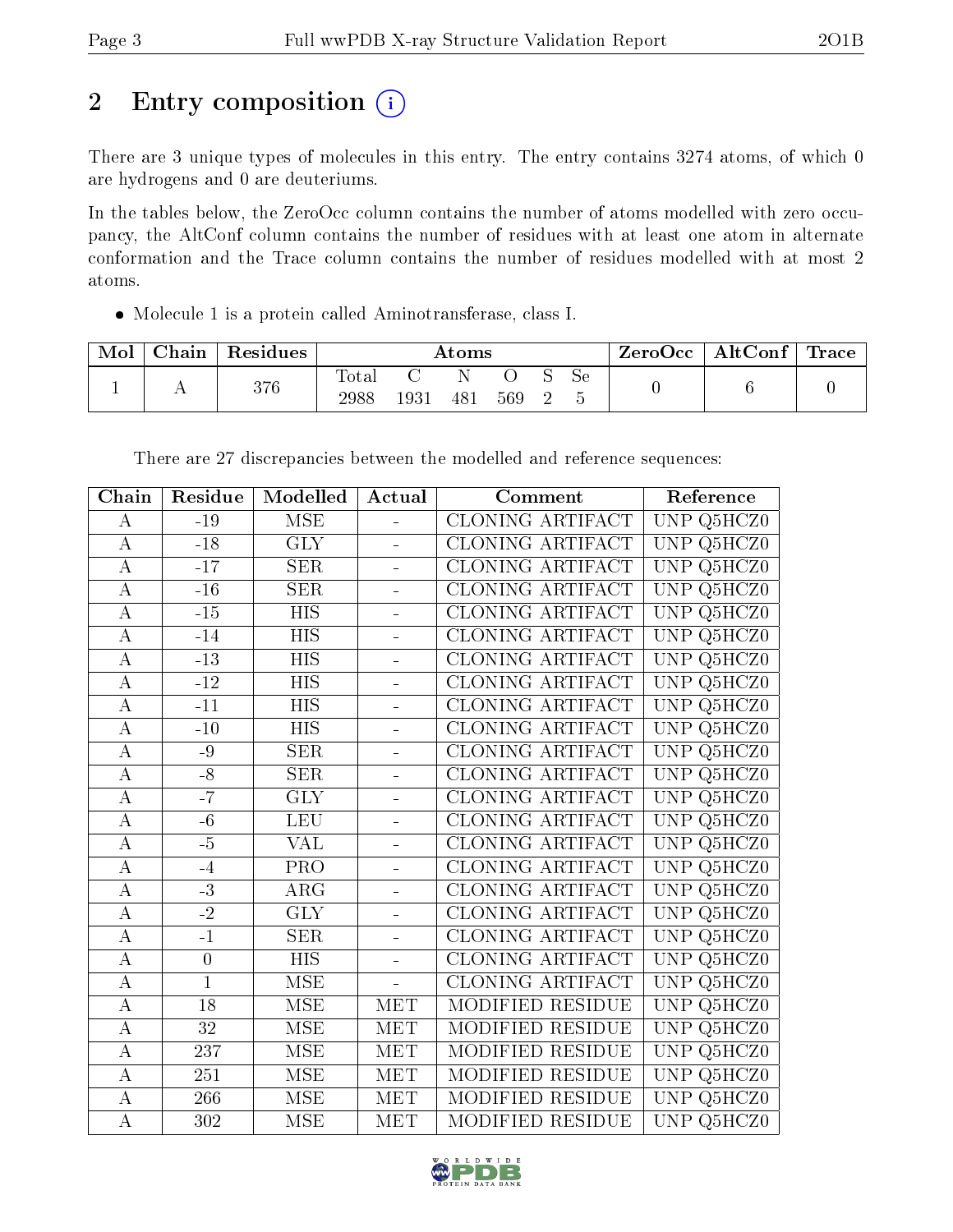$\bullet\,$  Molecule 2 is <code>PYRIDOXAL-5'-PHOSPHATE</code> (three-letter code: <code>PLP</code>) (formula: <code>C<sub>8</sub>H<sub>10</sub>NO<sub>6</sub>P).</code>



| Mol | $\mid$ Chain $\mid$ Residues $\mid$ | Atoms       |  |  | $\rm ZeroOcc \mid AltConf$ |  |  |  |
|-----|-------------------------------------|-------------|--|--|----------------------------|--|--|--|
|     |                                     | Total C N O |  |  |                            |  |  |  |

 $\bullet\,$  Molecule 3 is water.

|  | $\text{Mol}$   Chain   Residues | Atoms | $\mathsf{ZeroOcc} \mid \mathsf{AltConf} \mid$ |  |
|--|---------------------------------|-------|-----------------------------------------------|--|
|  |                                 | Total |                                               |  |

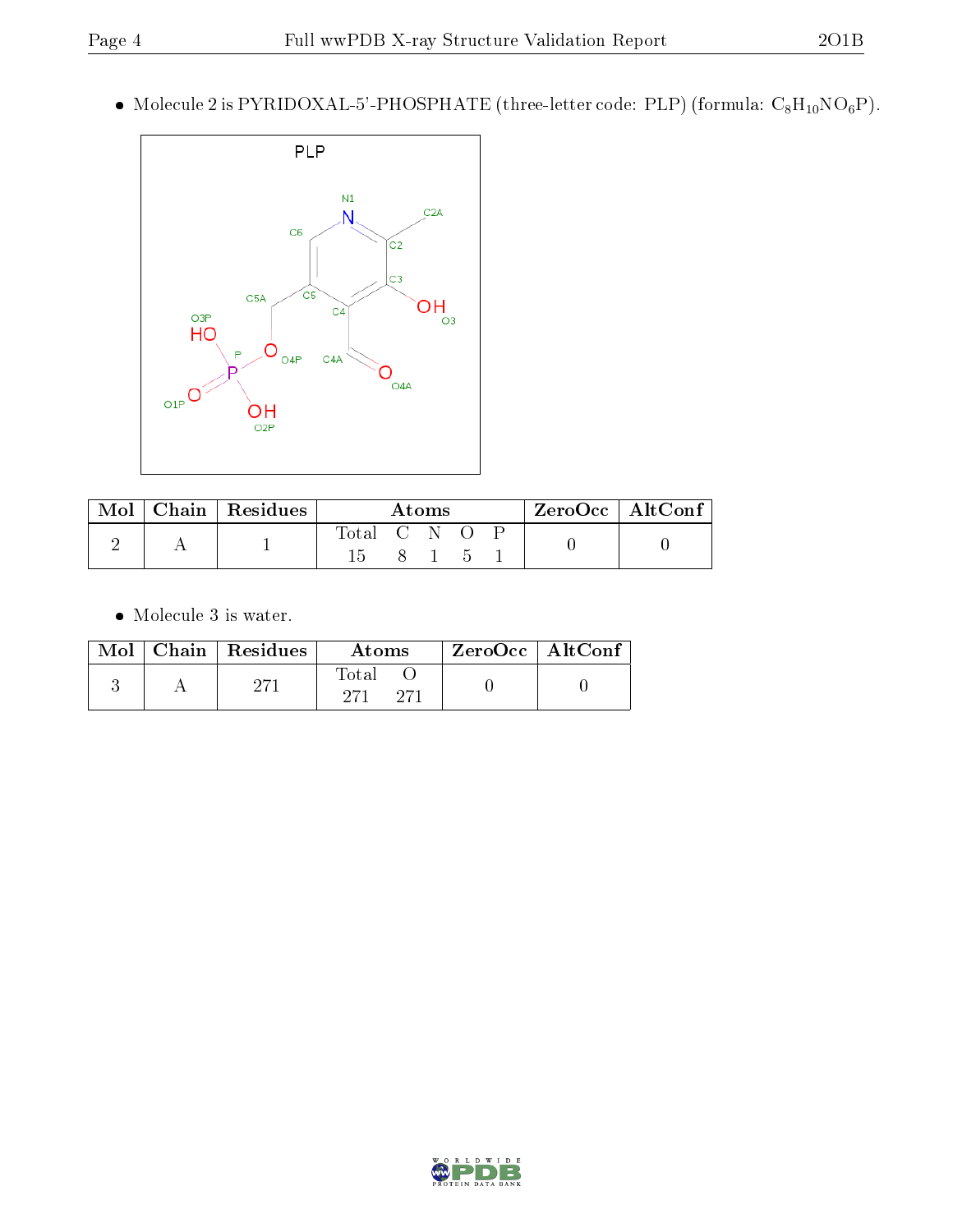## 3 Residue-property plots  $(i)$

These plots are drawn for all protein, RNA and DNA chains in the entry. The first graphic for a chain summarises the proportions of the various outlier classes displayed in the second graphic. The second graphic shows the sequence view annotated by issues in geometry and electron density. Residues are color-coded according to the number of geometric quality criteria for which they contain at least one outlier: green  $= 0$ , yellow  $= 1$ , orange  $= 2$  and red  $= 3$  or more. A red dot above a residue indicates a poor fit to the electron density (RSRZ  $> 2$ ). Stretches of 2 or more consecutive residues without any outlier are shown as a green connector. Residues present in the sample, but not in the model, are shown in grey.



• Molecule 1: Aminotransferase, class I

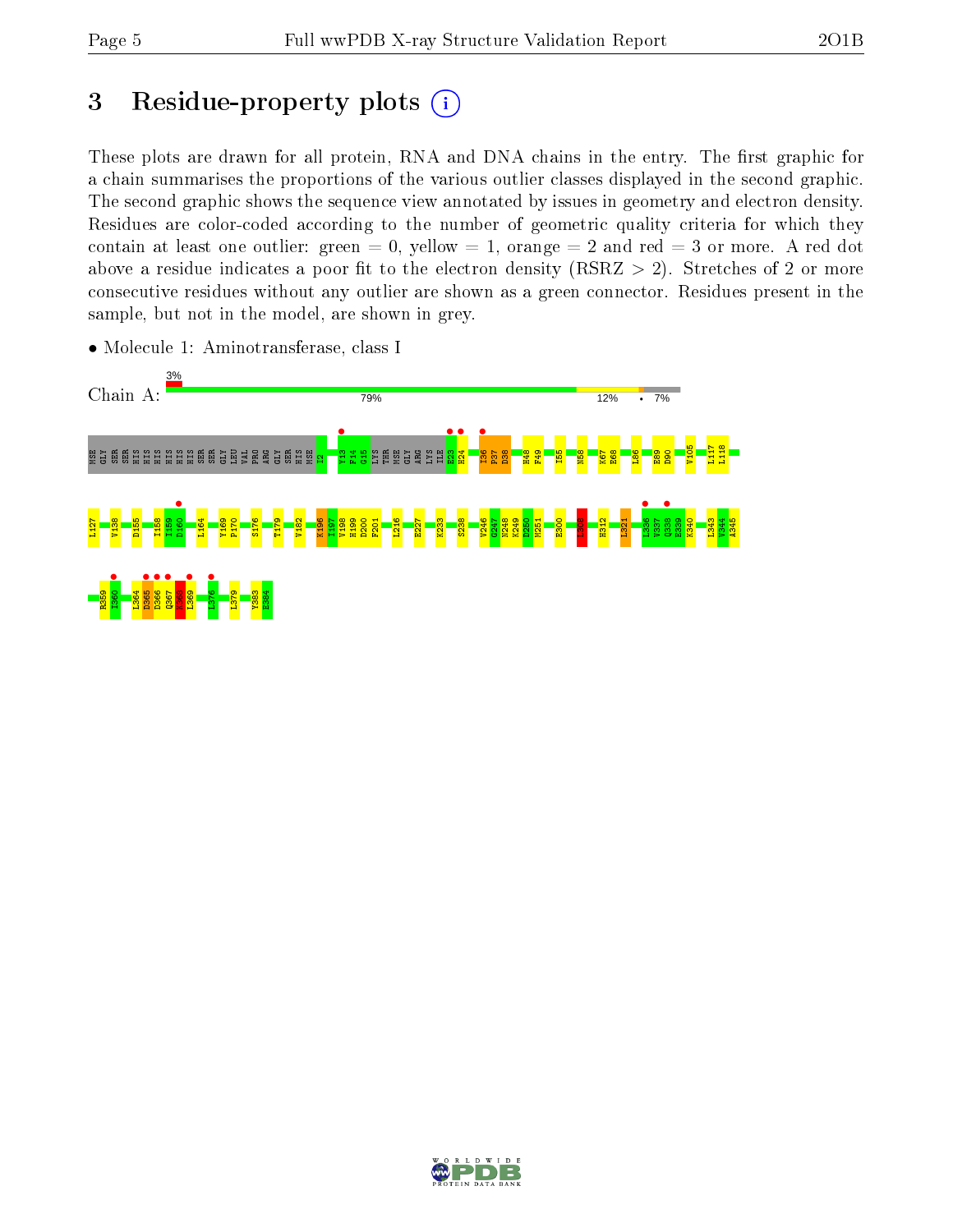## 4 Data and refinement statistics  $(i)$

| Property                                                             | Value                                             | Source     |
|----------------------------------------------------------------------|---------------------------------------------------|------------|
| Space group                                                          | C121                                              | Depositor  |
| Cell constants                                                       | $56.31\text{\AA}$<br>$109.31\text{\AA}$<br>73.40Å |            |
| a, b, c, $\alpha$ , $\beta$ , $\gamma$                               | $90.00^\circ$<br>$130.31^\circ$<br>$90.00^\circ$  | Depositor  |
|                                                                      | 20.00<br>$-1.95$                                  | Depositor  |
| Resolution $(A)$                                                     | 19.85<br>$-1.95$                                  | <b>EDS</b> |
| % Data completeness                                                  | 89.2 (20.00-1.95)                                 | Depositor  |
| (in resolution range)                                                | 89.2 (19.85-1.95)                                 | <b>EDS</b> |
| $\mathrm{R}_{merge}$                                                 | 0.08                                              | Depositor  |
| $\mathrm{R}_{sym}$                                                   | (Not available)                                   | Depositor  |
| $\sqrt{I/\sigma}(I) > 1$                                             | $\overline{2.36}$ (at 1.94Å)                      | Xtriage    |
| Refinement program                                                   | <b>REFMAC 5.2.0019</b>                            | Depositor  |
|                                                                      | $\overline{0.178}$ ,<br>0.226                     | Depositor  |
| $R, R_{free}$                                                        | 0.178<br>0.227<br>$\overline{\phantom{a}}$        | DCC        |
| $R_{free}$ test set                                                  | 1119 reflections $(5.03\%)$                       | wwPDB-VP   |
| Wilson B-factor $(A^2)$                                              | 22.0                                              | Xtriage    |
| Anisotropy                                                           | 0.153                                             | Xtriage    |
| Bulk solvent $k_{sol}(e/\mathring{A}^3)$ , $B_{sol}(\mathring{A}^2)$ | $0.35$ , $38.5$                                   | <b>EDS</b> |
| $\overline{L-test for }$ twinning <sup>2</sup>                       | $< L >$ = 0.47, $< L2 >$ = 0.30                   | Xtriage    |
| Estimated twinning fraction                                          | $0.034$ for $-h-2*1,-k,l$                         | Xtriage    |
| $F_o, F_c$ correlation                                               | 0.95                                              | <b>EDS</b> |
| Total number of atoms                                                | 3274                                              | wwPDB-VP   |
| Average B, all atoms $(A^2)$                                         | 27.0                                              | wwPDB-VP   |

Xtriage's analysis on translational NCS is as follows: The largest off-origin peak in the Patterson function is  $7.01\%$  of the height of the origin peak. No significant pseudotranslation is detected.

<sup>&</sup>lt;sup>2</sup>Theoretical values of  $\langle |L| \rangle$ ,  $\langle L^2 \rangle$  for acentric reflections are 0.5, 0.333 respectively for untwinned datasets, and 0.375, 0.2 for perfectly twinned datasets.



<span id="page-5-1"></span><span id="page-5-0"></span><sup>1</sup> Intensities estimated from amplitudes.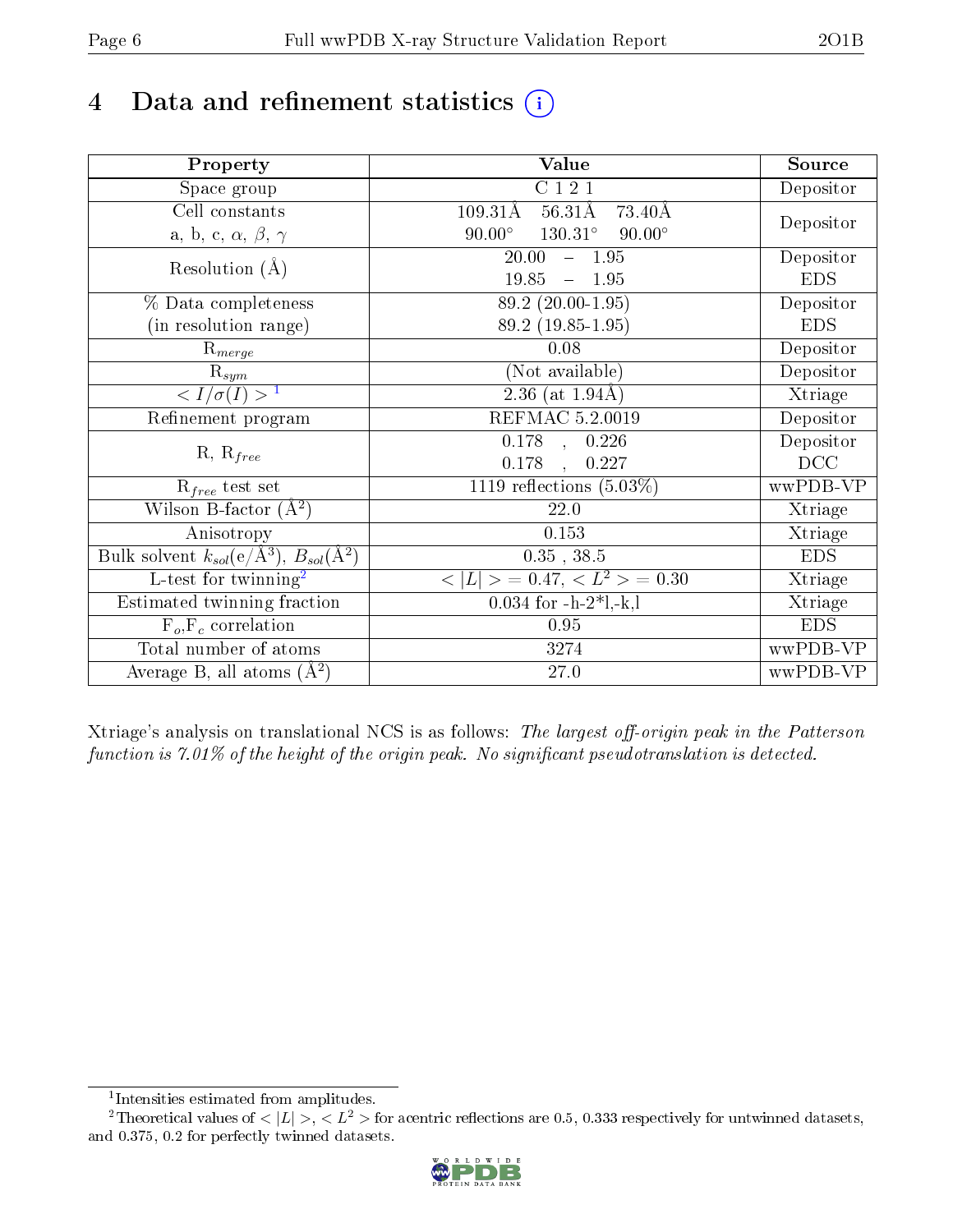## 5 Model quality  $(i)$

## 5.1 Standard geometry  $(i)$

Bond lengths and bond angles in the following residue types are not validated in this section: PLP

The Z score for a bond length (or angle) is the number of standard deviations the observed value is removed from the expected value. A bond length (or angle) with  $|Z| > 5$  is considered an outlier worth inspection. RMSZ is the root-mean-square of all Z scores of the bond lengths (or angles).

|  | $Mol$   Chain |      | Bond lengths                     | Bond angles |                 |  |
|--|---------------|------|----------------------------------|-------------|-----------------|--|
|  |               |      | RMSZ $\mid \#  Z  > 5 \mid$ RMSZ |             | $\# Z  > 5$     |  |
|  |               | 0.45 | 0/3074                           | 0.61        | $2/4170(0.0\%)$ |  |

There are no bond length outliers.

All (2) bond angle outliers are listed below:

| $\mid$ Mol $\mid$ Chain $\mid$ Res $\mid$ Type $\mid$ |     |       | Atoms                                             | $\perp$ Observed( $^o$ )   Ideal( $^o$ ) |        |
|-------------------------------------------------------|-----|-------|---------------------------------------------------|------------------------------------------|--------|
|                                                       | 321 |       | $\perp$ LEU $\parallel$ CA-CB-CG $\parallel$ 5.24 | 127.34                                   | 115.30 |
|                                                       | 308 | LEU – | CA-CB-CG   5.04                                   | 126.88                                   | 115.30 |

There are no chirality outliers.

There are no planarity outliers.

### 5.2 Too-close contacts  $(i)$

In the following table, the Non-H and H(model) columns list the number of non-hydrogen atoms and hydrogen atoms in the chain respectively. The H(added) column lists the number of hydrogen atoms added and optimized by MolProbity. The Clashes column lists the number of clashes within the asymmetric unit, whereas Symm-Clashes lists symmetry related clashes.

| Mol |      |      | Chain   Non-H   H(model)   H(added)   Clashes   Symm-Clashes |
|-----|------|------|--------------------------------------------------------------|
|     | 2988 | 2931 |                                                              |
|     |      |      |                                                              |
|     | 97.  |      |                                                              |
|     | 3274 | 2938 |                                                              |

The all-atom clashscore is defined as the number of clashes found per 1000 atoms (including hydrogen atoms). The all-atom clashscore for this structure is 9.

All (54) close contacts within the same asymmetric unit are listed below, sorted by their clash

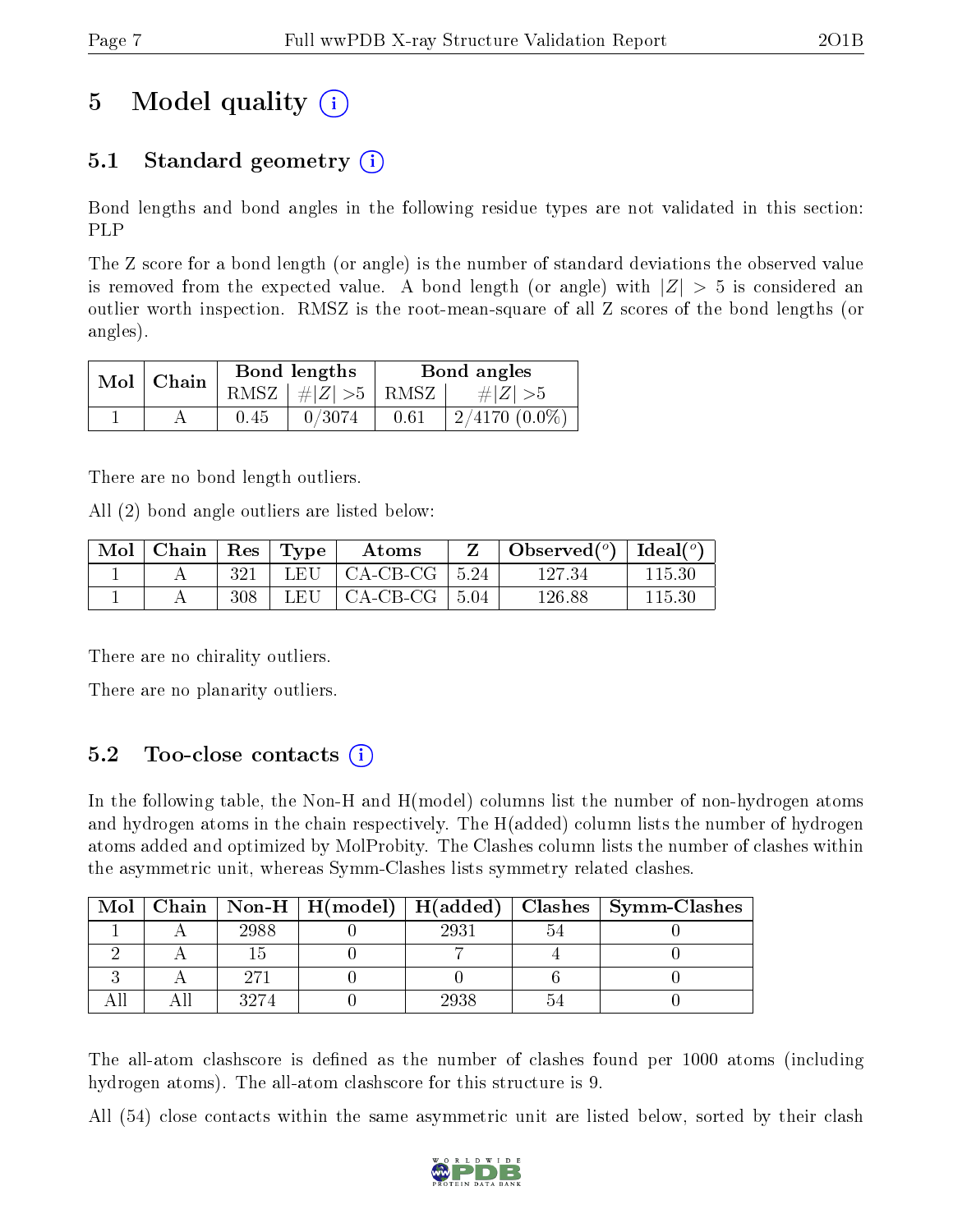magnitude.

| Atom-1<br>Atom-2             |                                   | Interatomic       | <b>Clash</b>      |
|------------------------------|-----------------------------------|-------------------|-------------------|
|                              |                                   | distance $(A)$    | overlap $(\AA)$   |
| 1: A:233:LYS:HZ2             | 2:A:400:PLP:CAA                   | 1.41              | 1.26              |
| 1:A:233:LYS:HZ1              | 2:A:400:PLP:CAA                   | 1.53              | 1.06              |
| 1: A:36: ILE: CD1            | 1:A:238:SER:CB                    | 2.51              | 0.89              |
| 1: A:36: ILE: HD11           | 1:A:238:SER:HB2                   | 1.59              | 0.84              |
| 1:A:36:ILE:HD11              | 1:A:238:SER:CB                    | 2.10              | 0.81              |
| 1:A:36:ILE:HD13              | 1:A:238:SER:CB                    | 2.12              | 0.79              |
| 1:A:86:LEU:HD13              | 1:A:246[B]:VAL:CG2                | 2.13              | 0.78              |
| 1:A:37:PRO:HB3               | 3:A:620:HOH:O                     | 1.89              | 0.72              |
| 1:A:36:ILE:HD13              | 1: A:238: SER:OG                  | 1.90              | 0.72              |
| 1:A:365:ASP:C                | 1:A:367:GLN:H                     | 1.95              | 0.69              |
| 1:A:300:GLU:OE2              | 1:A:312:HIS:HD2                   | 1.75              | 0.69              |
| 1: A:36: ILE: CD1            | 1:A:238:SER:HB2                   | 2.19              | 0.69              |
| 1: A: 38: ASP: OD1           | 1: A: 38: ASP: N                  | 2.29              | 0.65              |
| 1:A:365:ASP:HB2              | 1:A:368:LYS:HB2                   | 1.79              | 0.64              |
| 1: A:58: ASN:HD21            | $1:A:67:\overline{\text{LYS:NZ}}$ | 1.97              | 0.62              |
| 1: A:36: ILE: CD1            | 1:A:238:SER:HB3                   | 2.29              | $\overline{0.62}$ |
| $1: A: 308:$ LEU:HD13        | 1:A:383:TYR:CE2                   | 2.36              | 0.61              |
| 1: A: 164: LEU: HD11         | 1:A:198:VAL:HG23                  | 1.82              | 0.61              |
| 1:A:86:LEU:HD13              | 1:A:246[B]:VAL:H G22              | 1.82              | 0.60              |
| 1:A:36:ILE:HG23              | $3:A:\overline{635:HOH:O}$        | $\overline{2.01}$ | 0.60              |
| 1:A:248:ASN:HD22             | 1:A:251:MSE:H                     | 1.50              | 0.58              |
| 1:A:169:TYR:H                | 1:A:199:HIS:HE1                   | 1.50              | 0.57              |
| 1:A:364:LEU:HB2              | 1: A:369:LEU:CD1                  | 2.36              | 0.56              |
| 1:A:90:ASP:HB3               | 1:A:249:LYS:HD2                   | 1.88              | 0.55              |
| 1:A:216:LEU:CD1              | 1:A:246[A]:VAL:H <sub>G12</sub>   | 2.36              | 0.55              |
| 1: A:68: GLU:HG2             | 3:A:569:HOH:O                     | 2.05              | 0.55              |
| 1: A:58: ASN:HD21            | $1:\overline{A:67:LYS:HZ1}$       | $\overline{1.53}$ | 0.55              |
| 1:A:86:LEU:HD13              | 1:A:246[B]:VAL:H <sub>G21</sub>   | 1.90              | 0.54              |
| 1:A:365:ASP:C                | 1:A:367:GLN:N                     | 2.61              | 0.53              |
| 1:A:179:THR:H                | 1:A:182:VAL:HG13                  | 1.73              | 0.53              |
| 1: A:86: LEU:CD1             | 1:A:246[B]:VAL:CG2                | 2.87              | 0.53              |
| $1:\overline{A:48:HIS:HD2}$  | 3:A:554:HOH:O                     | 1.93              | 0.52              |
| 1:A:155:ASP:HB3              | 1: A:158: ILE: HG12               | 1.90              | 0.52              |
| $1:A:199:HIS:\overline{HD2}$ | 1:A:227:GLU:OE2                   | 1.93              | 0.51              |
| 1: A: 169: TYR:H             | 1: A:199:HIS:CE1                  | 2.28              | 0.51              |
| 1:A:55:ILE:HD11              | 3:A:650:HOH:O                     | 2.10              | 0.50              |
| 1:A:369:LEU:HD23             | 3:A:608:HOH:O                     | 2.12              | 0.48              |
| 1:A:340:LYS:HE3              | 1:A:379:LEU:HD21                  | 1.96              | 0.46              |
| 1:A:117:LEU:HD23             | 1:A:138[B]:VAL:HG23               | 1.98              | $0.46\,$          |
| 1:A:345:ALA:HB3              | 1:A:359:ARG:HB3                   | 1.97              | 0.46              |
| 1:A:216:LEU:HD11             | 1:A:246[A]:VAL:HG12               | 1.98              | 0.45              |

Continued on next page...

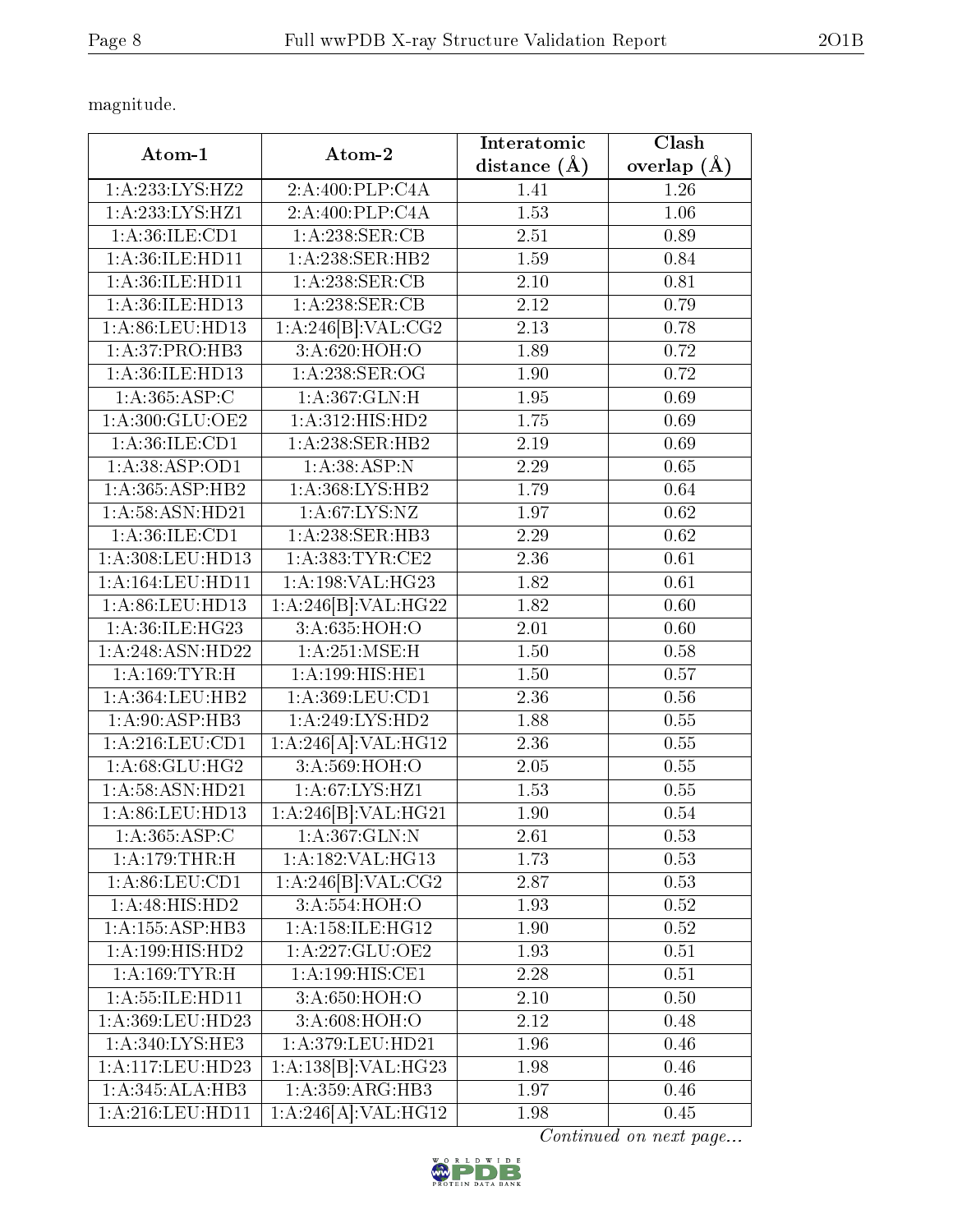| Atom-1              | Atom-2               | Interatomic<br>distance $(A)$ | Clash<br>overlap $(\AA)$ |
|---------------------|----------------------|-------------------------------|--------------------------|
| 1:A:170:PRO:HA      | 1:A:176:SER:O        | 2.17                          | 0.45                     |
| 1: A:36: ILE: HD11  | 1:A:238:SER:HB3      | 1.90                          | 0.45                     |
| 1: A:86: LEU:CD1    | 1:A:246[B]:VAL:H G21 | 2.46                          | 0.45                     |
| 1: A: 105: VAL:HGI1 | 1: A:198: VAL:HG21   | 2.00                          | 0.44                     |
| 1: A:196: LYS: HB3  | 1: A:251: MSE:SE     | 2.68                          | 0.44                     |
| 1: A:86: LEU:CD1    | 1:A:246[B]:VAL:H G22 | 2.48                          | 0.43                     |
| 1: A: 233: LYS: CE  | 2:A:400:PLP:CAA      | 2.84                          | 0.42                     |
| 1: A: 169: TYR: HA  | 1: A:170: PRO:CC     | 2.40                          | 0.42                     |
| 1: A: 364: LEU: O   | 1: A: 365: ASP: C    | 2.58                          | 0.42                     |
| 1: A:216:LEU:CD1    | 1:A:246[B]:VAL:H G13 | 2.50                          | 0.42                     |
| 1:A:200:ASP:OD1     | 2:A:400:PLP:N1       | 2.53                          | 0.41                     |
| 1:A:216:LEU:HD12    | 1:A:246[A]:VAL:H G12 | 2.03                          | 0.41                     |
| 1: A: 169: TYR: N   | 1:A:199:HIS:HE1      | 2.17                          | 0.41                     |

Continued from previous page...

There are no symmetry-related clashes.

### 5.3 Torsion angles  $(i)$

#### 5.3.1 Protein backbone (i)

In the following table, the Percentiles column shows the percent Ramachandran outliers of the chain as a percentile score with respect to all X-ray entries followed by that with respect to entries of similar resolution.

The Analysed column shows the number of residues for which the backbone conformation was analysed, and the total number of residues.

| Mol   Chain | Analysed                                            |  | Favoured   Allowed   Outliers   Percentiles |
|-------------|-----------------------------------------------------|--|---------------------------------------------|
|             | $\mid$ 378/404 (94%)   364 (96%)   10 (3%)   4 (1%) |  | $\boxed{14}$ 5                              |

All (4) Ramachandran outliers are listed below:

| Mol | Chain | Res | <b>Type</b> |
|-----|-------|-----|-------------|
|     |       | 368 | LYS         |
|     |       | 36  | H.E         |
|     |       | 365 | ASP         |
|     |       | 37  | PRO         |

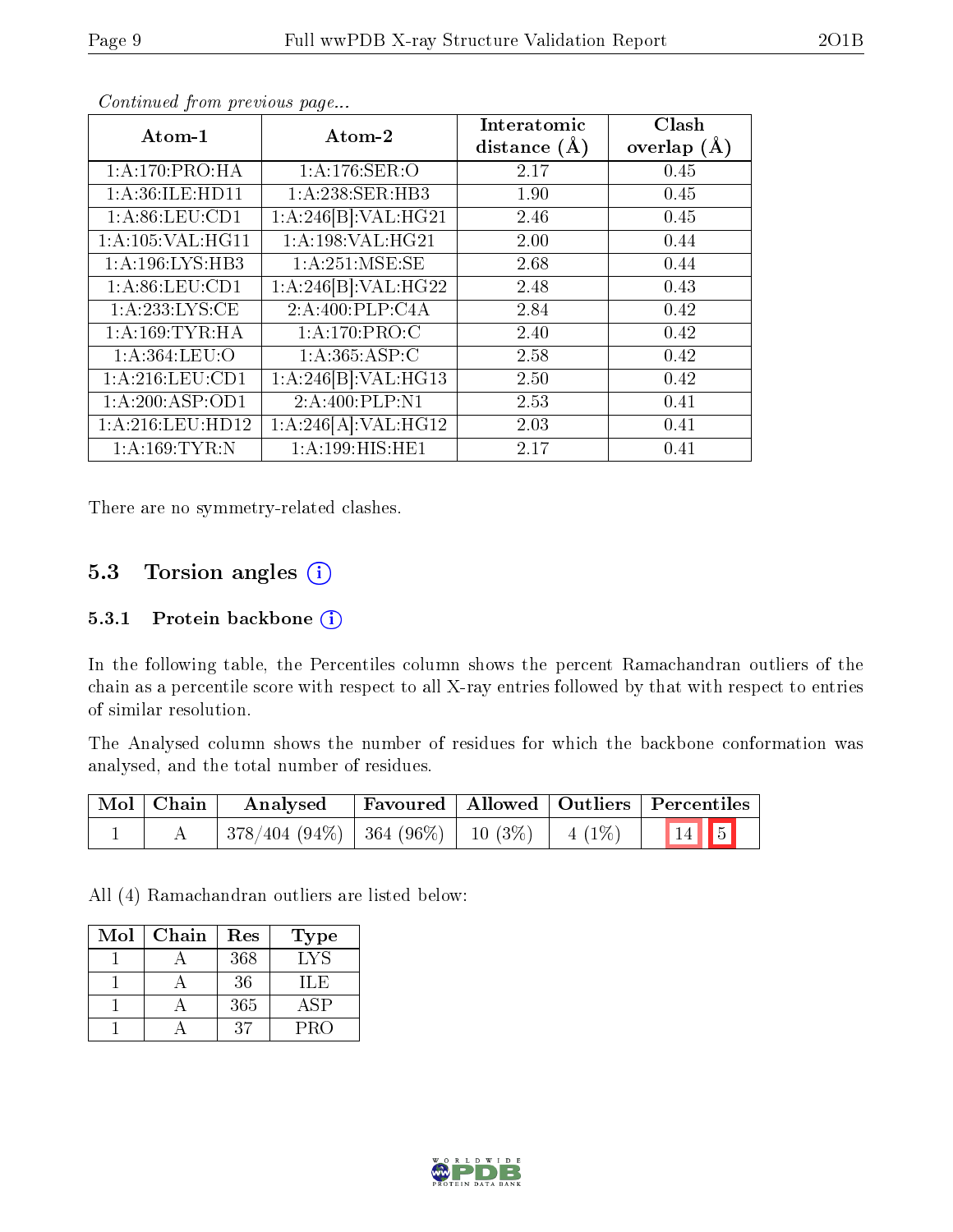#### 5.3.2 Protein sidechains  $(i)$

In the following table, the Percentiles column shows the percent sidechain outliers of the chain as a percentile score with respect to all X-ray entries followed by that with respect to entries of similar resolution.

The Analysed column shows the number of residues for which the sidechain conformation was analysed, and the total number of residues.

| Mol   Chain | Analysed                                 | Rotameric   Outliers   Percentiles |  |           |  |
|-------------|------------------------------------------|------------------------------------|--|-----------|--|
|             | $319/329$ (97\%)   306 (96\%)   13 (4\%) |                                    |  | 18<br> 30 |  |

All (13) residues with a non-rotameric sidechain are listed below:

| Mol            | ${\rm Chain}$  | Res | <b>Type</b>       |
|----------------|----------------|-----|-------------------|
| 1              | А              | 24  | HIS               |
| $\mathbf{1}$   | А              | 38  | ASP               |
| 1              | А              | 49  | PHE               |
| 1              | A              | 89  | GLU               |
| 1              | А              | 118 | LEU               |
| 1              | А              | 127 | LEU               |
| 1              | A              | 196 | <b>LYS</b>        |
| $\mathbf{1}$   | А              | 201 | PHE               |
| 1              | А              | 308 | LEU               |
| 1              | А              | 321 | LEU               |
| $\overline{1}$ | $\overline{A}$ | 343 | LEU               |
| 1              | А              | 366 | ASP               |
|                |                | 368 | $_{\mathrm{LYS}}$ |

Some sidechains can be flipped to improve hydrogen bonding and reduce clashes. All (11) such sidechains are listed below:

| Mol | Chain | Res | <b>Type</b> |
|-----|-------|-----|-------------|
| 1   | А     | 50  | GLN         |
| 1   | А     | 58  | <b>ASN</b>  |
| 1   | А     | 59  | <b>GLN</b>  |
| 1   | А     | 171 | <b>ASN</b>  |
| 1   | А     | 199 | HIS         |
| 1   | А     | 248 | <b>ASN</b>  |
| 1   | А     | 261 | <b>HIS</b>  |
| 1   | А     | 279 | <b>ASN</b>  |
| 1   | А     | 280 | HIS         |
| 1   | A     | 290 | ASN         |
| 1   | А     | 312 | НIS         |

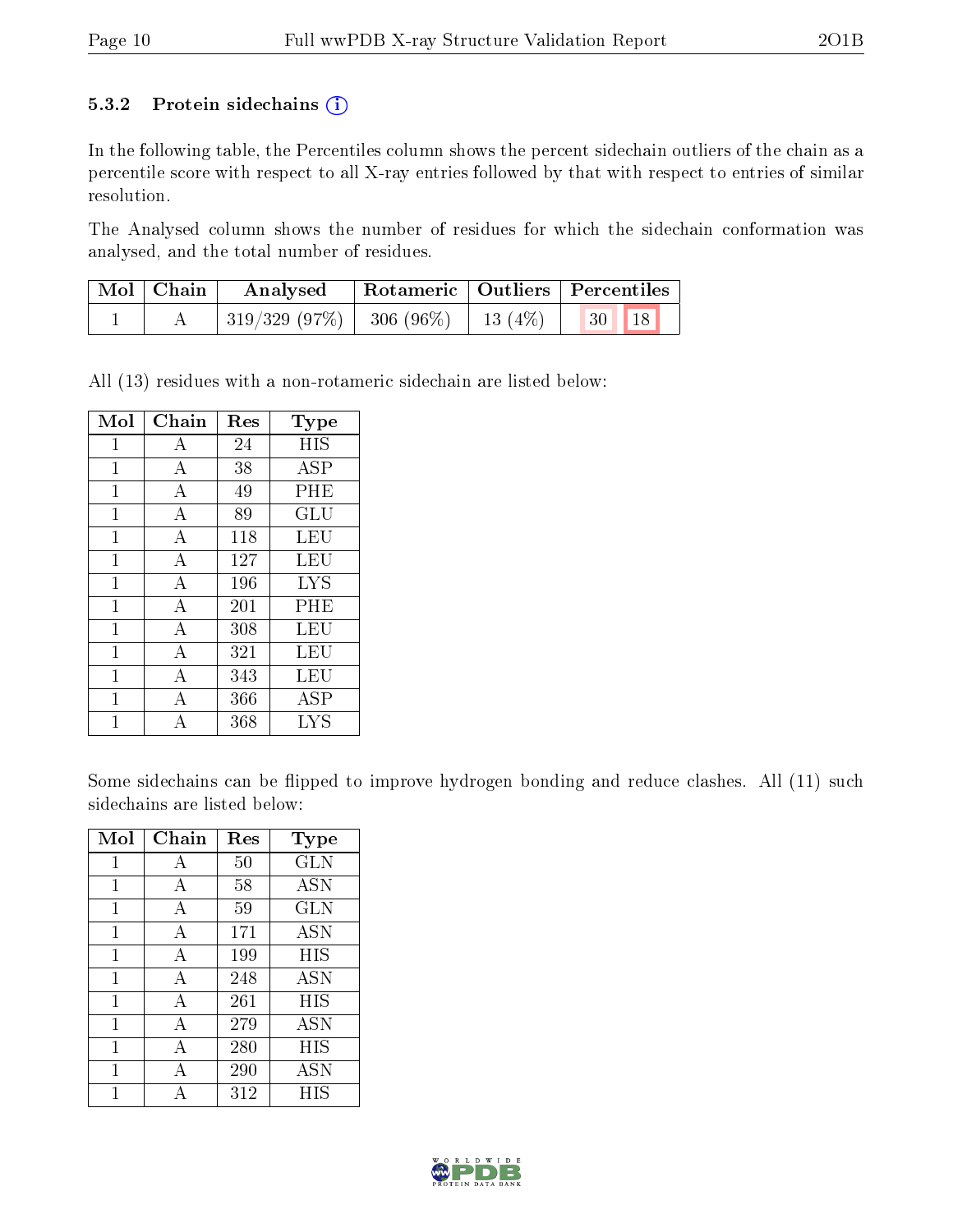#### $5.3.3$  RNA  $(i)$

There are no RNA molecules in this entry.

#### 5.4 Non-standard residues in protein, DNA, RNA chains (i)

There are no non-standard protein/DNA/RNA residues in this entry.

#### 5.5 Carbohydrates (i)

There are no carbohydrates in this entry.

#### 5.6 Ligand geometry  $(i)$

1 ligand is modelled in this entry.

In the following table, the Counts columns list the number of bonds (or angles) for which Mogul statistics could be retrieved, the number of bonds (or angles) that are observed in the model and the number of bonds (or angles) that are defined in the Chemical Component Dictionary. The Link column lists molecule types, if any, to which the group is linked. The Z score for a bond length (or angle) is the number of standard deviations the observed value is removed from the expected value. A bond length (or angle) with  $|Z| > 2$  is considered an outlier worth inspection. RMSZ is the root-mean-square of all Z scores of the bond lengths (or angles).

| Mol |     | $\perp$ Type   Chain   Res |         | Link |            | Bond lengths |                     |          | Bond angles |                                      |
|-----|-----|----------------------------|---------|------|------------|--------------|---------------------|----------|-------------|--------------------------------------|
|     |     |                            |         |      | Counts     | RMSZ         |                     |          |             | $ #Z  > 2$ Counts $ RMSZ  /  Z  > 2$ |
|     | PLP |                            | $400\,$ |      | 15, 15, 16 | 1.09         | $\mid 2(13\%) \mid$ | 20,22,23 | 1.33        | $\mid$ 2 $\left(10\%\right)\mid$     |

In the following table, the Chirals column lists the number of chiral outliers, the number of chiral centers analysed, the number of these observed in the model and the number defined in the Chemical Component Dictionary. Similar counts are reported in the Torsion and Rings columns. '-' means no outliers of that kind were identified.

|      |     |  | Mol   Type   Chain   Res   Link   Chirals   Torsions   Rings |  |
|------|-----|--|--------------------------------------------------------------|--|
| PLP. | 400 |  | $3/6/6/8$   0/1/1/1                                          |  |

All (2) bond length outliers are listed below:

| Mol | Chain |     | $\vert$ Res $\vert$ Type $\vert$ Atoms |         | $\vdash \mathbf{Observed}(\mathbf{A}) \mid \mathbf{Ideal}(\mathbf{A})$ |  |
|-----|-------|-----|----------------------------------------|---------|------------------------------------------------------------------------|--|
|     |       | 400 | $C2-N1$                                | $+2.57$ | 1.38                                                                   |  |
|     |       |     | $C6-N1$                                | 2.24    | $1.39\,$                                                               |  |

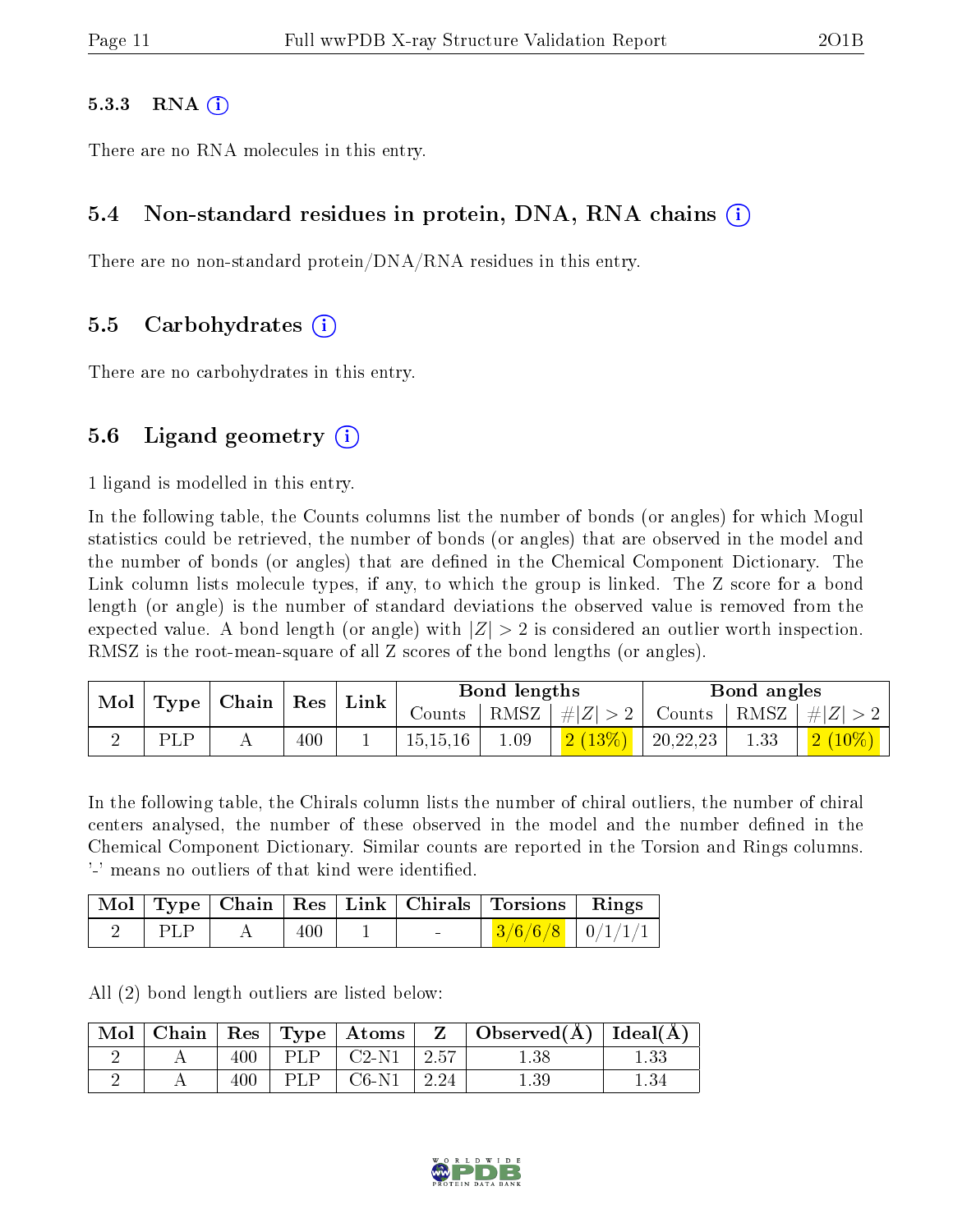| Mol | Chain | $Res \mid$ | $\mathbf{Type}$ | Atoms       |         | Observed $(°)$ | $\mid$ Ideal( $^o$ ) |
|-----|-------|------------|-----------------|-------------|---------|----------------|----------------------|
|     |       | 400        | PLP             | $C4A-C4-C5$ | $-2.99$ | 117.86         | 120.94               |
|     |       | 400        | PLP             | $C5-C6-N1$  | $-2.31$ | 119.97         | 123.82               |

All (2) bond angle outliers are listed below:

There are no chirality outliers.

All (3) torsion outliers are listed below:

| Mol | $\mid$ Chain | Res | Tvpe | Atoms                      |
|-----|--------------|-----|------|----------------------------|
|     |              | 400 | PLP. | $\overline{C5A-O4P-P-O2P}$ |
|     |              | 400 | PLP  | C5A-O4P-P-O3P              |
|     |              | 400 | PLP  | C5A-O4P-P-O1P              |

There are no ring outliers.

1 monomer is involved in 4 short contacts:

|  |     |       | Mol   Chain   Res   Type   Clashes   Symm-Clashes |
|--|-----|-------|---------------------------------------------------|
|  | 400 | I PLP |                                                   |

#### 5.7 [O](https://www.wwpdb.org/validation/2017/XrayValidationReportHelp#nonstandard_residues_and_ligands)ther polymers (i)

There are no such residues in this entry.

#### 5.8 Polymer linkage issues  $(i)$

There are no chain breaks in this entry.

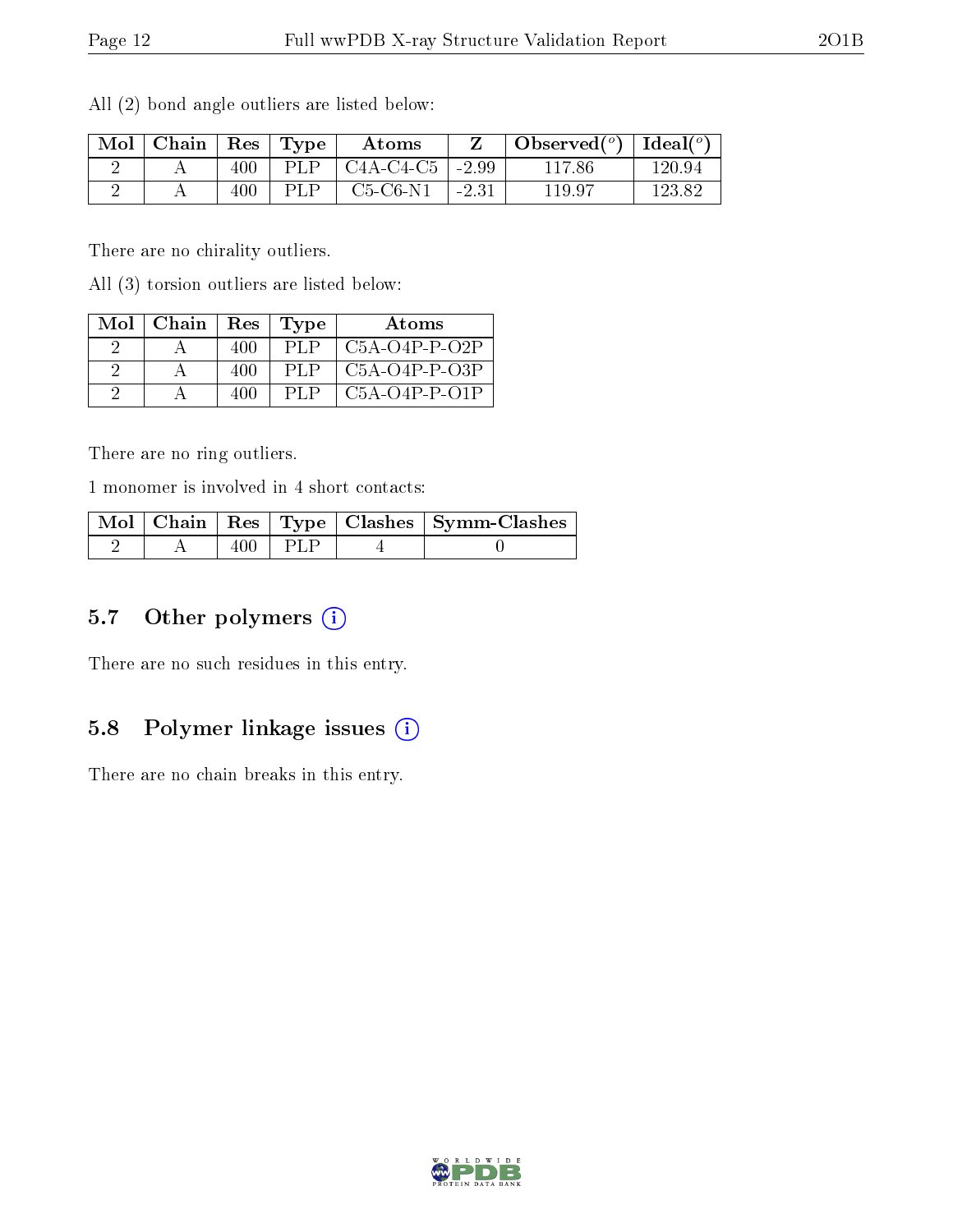## 6 Fit of model and data  $(i)$

### 6.1 Protein, DNA and RNA chains  $(i)$

In the following table, the column labelled  $#RSRZ> 2'$  contains the number (and percentage) of RSRZ outliers, followed by percent RSRZ outliers for the chain as percentile scores relative to all X-ray entries and entries of similar resolution. The OWAB column contains the minimum, median,  $95<sup>th</sup>$  percentile and maximum values of the occupancy-weighted average B-factor per residue. The column labelled ' $Q< 0.9$ ' lists the number of (and percentage) of residues with an average occupancy less than 0.9.

| Mol   Chain | $\rm{Analysised}$ $ <$ $\rm{RSRZ}>$ | $\rm \#RSRZ{>}2$                   | $\vert$ OWAB(Å <sup>2</sup> ) $\vert$ Q<0.9 |  |
|-------------|-------------------------------------|------------------------------------|---------------------------------------------|--|
|             | $\mid 371/404 \; (91\%) \mid$ 0.08  | 13 (3%)   44   53   20, 26, 37, 51 |                                             |  |

All (13) RSRZ outliers are listed below:

| Mol          | Chain          | Res | Type       | $_{\rm RSRZ}$ |
|--------------|----------------|-----|------------|---------------|
| $\mathbf{1}$ | А              | 13  | TYR        | 7.5           |
| 1            | A              | 36  | ILE        | 4.7           |
| 1            | А              | 369 | LEU        | 3.5           |
| 1            | А              | 367 | GLN        | 3.1           |
| 1            | A              | 24  | HIS        | 3.1           |
| 1            | А              | 23  | GLU        | 2.9           |
| $\mathbf{1}$ | А              | 365 | ASP        | 2.6           |
| 1            | A              | 366 | ASP        | 2.5           |
| 1            | $\overline{A}$ | 360 | ILE        | 2.4           |
| 1            | A              | 338 | GLN        | 2.3           |
| 1            | А              | 336 | LEU        | 2.3           |
| 1            | А              | 160 | <b>ASP</b> | 2.2           |
| 1            | А              | 376 | LEU        | 2.0           |

### 6.2 Non-standard residues in protein, DNA, RNA chains (i)

There are no non-standard protein/DNA/RNA residues in this entry.

### 6.3 Carbohydrates (i)

There are no carbohydrates in this entry.